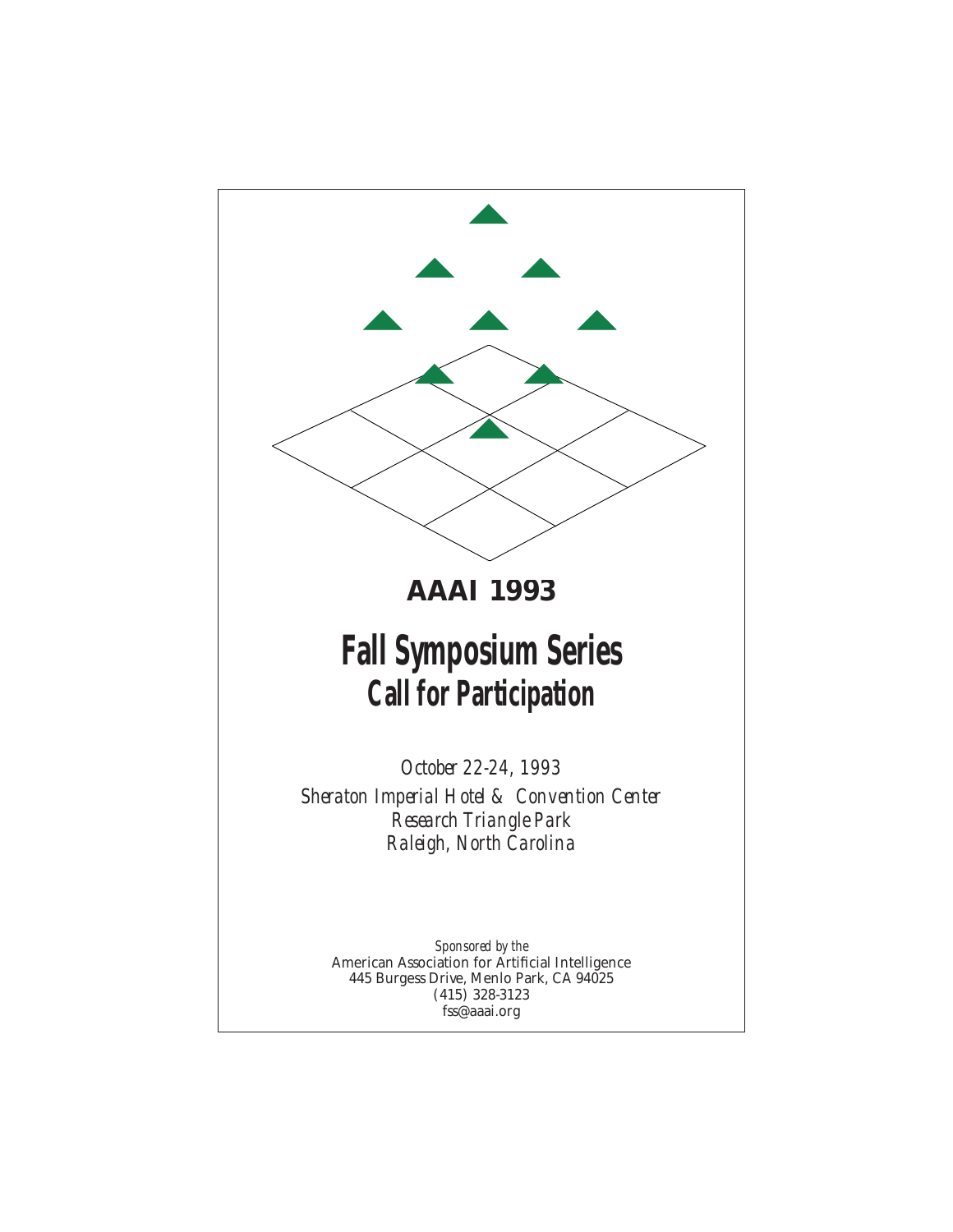Page 2 **Submission Requirements** *Page 2***Submission Requirements** 

AAAIpresents the 1993 Fall Symposium Series to be held Friday through Sunday, October 22-24, 1993 at the Sheraton Imperial Hotel & Convention Center, Research Triangle Park, Raleigh, North Carolina.

The topics of the five symposia in the 1993 Fall Symposium Series are:

- Automated Deduction in Nonstandard Logics
- Games: Planning and Learning
- Human-Computer Collaboration: Reconciling Theory, Synthesizing Practice
- Instantiating Real-World Agents
- Learning in Computer Vision: What, Why and How?

Most symposia will be limited to approximately 60 participants. Each participant will be expected to attend a single symposium. Working notes will be prepared and distributed to participants in each symposium.

A general plenary session will be scheduled in which the highlights of each symposium will be presented, and an informal reception will be held on Friday evening, October 22.

In addition to invited participants, a limited number of other interested parties will be allowed to register in each symposium. Some student scholarship money may be available. Registration information will be available in late July 1993. To obtain it, write to the address listed on the front of this brochure.

## **Submission Requirements**

Submission requirements vary with each symposium, and are listed in the descriptions of the symposia. Please send your submissions directly to the address given in the description. **DO NOT SEND** submissions to AAAI.

- *All submissions must arrive by* June 4, 1993.
- *Acceptances will be mailed by* July 2, 1993.
- *Material for inclusion in the working notes of the symposia must be received by* August 23, 1993.

## **Automated Deduction in Nonstandard Logics**

A variety of nonstandard logics have been proposed in artificial intelligence to represent time, action, and various epistemic notions such as knowledge, belief, and intention. Over the past decade, a wide range of methods have been developed for performing deduction with modal logics, many-valued logics, and other nonstandard logics. Additionally, an array of methods utilizing concepts from nonstandard logic have been developed in work on nonmonotonic reasoning, abduction and belief revision.

Although many nonstandard logics and associated deduction methods have been recently proposed, a number of shortcomings characterize the current state of the field.

First, there are well-understood logics for which we do not yet have efficient deduction methods, e.g. multiple-knower epistemic logics, many nonmonotonic and conditional logics.

Second, there is a need for systematic comparison among different deduction methods, both at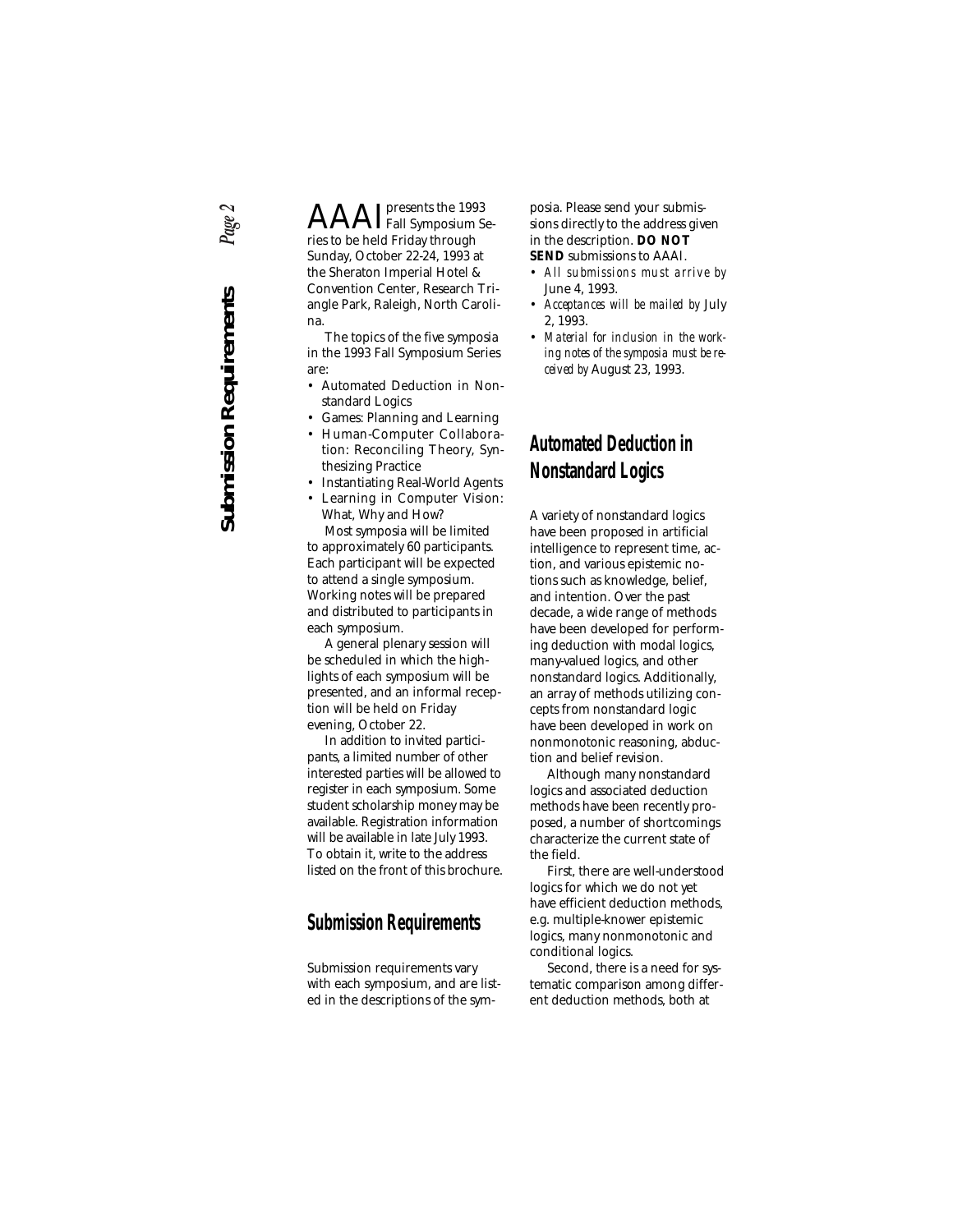the level of implementation or efficiency and at the level of naturalness or expressiveness for particular domains and applications.

Third, quantitative analyses comparing the time and space requirements of nonstandard deduction algorithms are rarely to be found in the literature.

Fourth, although complexity results are available for many nonstandard logics, we still lack a sense of how frequently worstcase results will be encountered in typical applications.

Fifth, we need a convincing and well-constructed library of cases where these logics could be applied and where the performance of different deduction methods can be compared.

Finally, there are few reports of the results of building AI systems (e.g. in natural language processing) that make use of theorem provers for nonstandard logics.

These gaps are clearly related to one another in complex ways. The significance of worst-case results can only be gauged in the context of a particular application of a general proof method. Systematic comparison of different deduction methods must wait upon quantitative analyses of the various methods. Progress requires greater communication between theorem proving specialists and researchers in areas such as planning, natural language understanding and diagnosis.

The goals of the symposium are to address the various issues listed above and also to bring together researchers working on automated deduction in nonstandard logics and AI researchers interested in making use of such deductive systems. As indicated in the above issues, our interests include both theoretical concerns and the practical considerations which attach to particular implementations and applications (including performance analyses, software tools, and successful or unsuccessful case studies). In keeping with the nature of the symposium, we encourage position papers and the reporting of works in progress.

Prospective participants should submit a single page summarizing their research interests, and providing pointers to any relevant previous work. Those interested in presenting their work should instead submit an extended abstract (of at most ten pages) that describes the work.

The following are examples of possible topics:

- A theorem proving method for a nonmonotonic logic of belief.
- A system that performs deduction in a language that combines a modal logic of belief with a temporal logic.
- A description of a planner that utilizes a theorem prover for a nonstandard logic.
- Accounts of abduction and belief revision based on nonstandard logic.
- A description of an automated reasoning tool for a non-standard logic.
- Experimental results with implementation(s) of different deduction methods for modal logics.
- Theoretical discussions of the suitability of different logics (e.g. modal versus multi-valued logics) for different tasks (e.g. belief revision and natural language understanding).

Electronic submissions are preferred, and should be sent to scherl@cs.toronto.edu. Otherwise,

## *Page 3* Automated Deduction in Nonstandard Logics **Automated Deduction in Nonstandard Logics**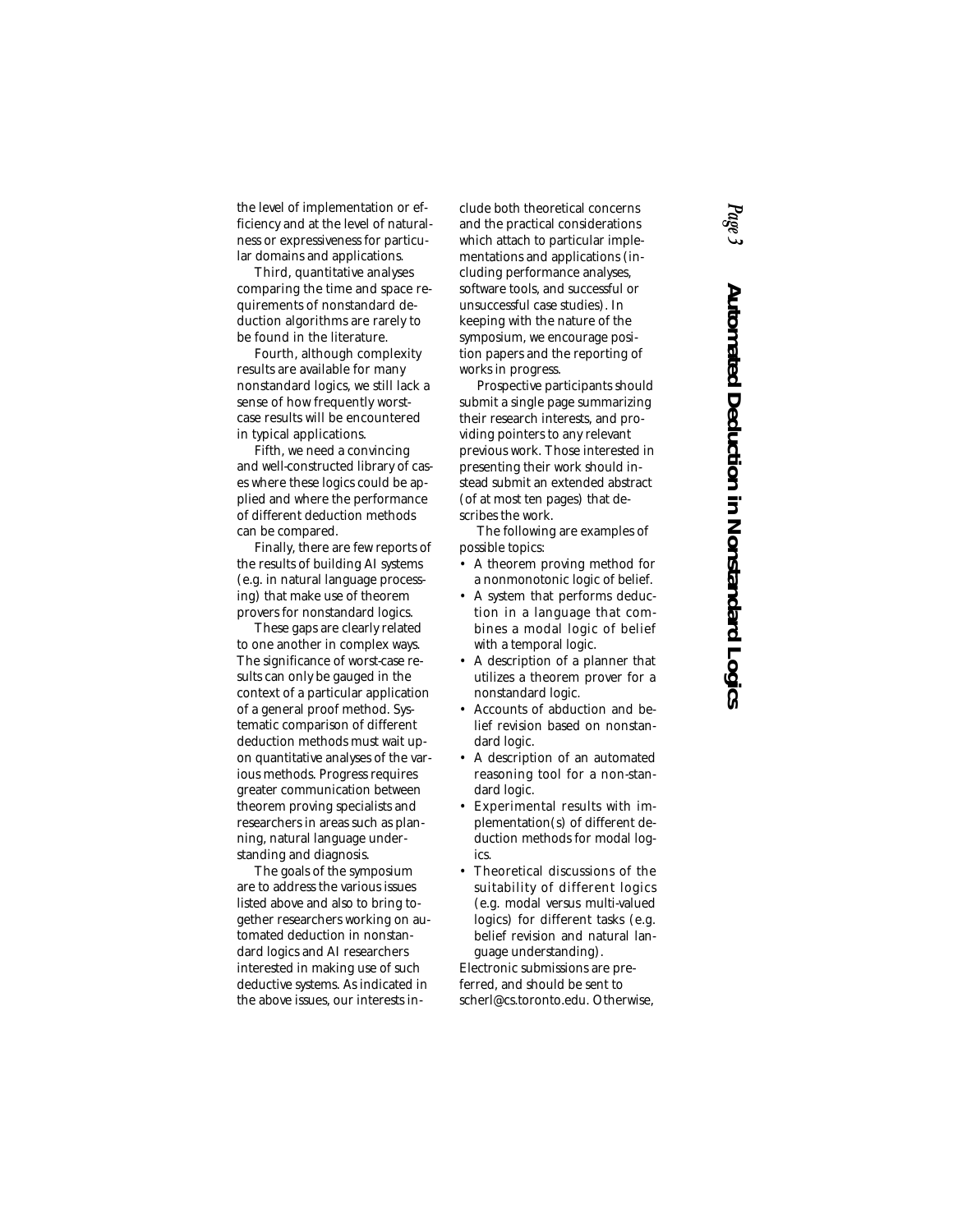- 5 copies should be sent to:
	- Richard Scherl Department of Computer Science University of Toronto 6 Kings College Rd. Room 283 Toronto, Ontario, Canada M5S 3A6 Telephone: (416)978-7390

*Invited Speaker:* Melvin Fitting, Lehman College, CUNY.

*Organizing Committee:* Peter Jackson (cochair), Clarkson University, jackson@sandman.soe.clarkson.edu; Rich Scherl (cochair); Donald Nute, The University of Georgia; Jeff Pelletier, University of Alberta; Lincoln Wallen, University of Oxford.

## **Games: Planning and Learning**

This symposium will provide a forum for exploring current research in AI and cognitive science that pertains to planning and learning in game playing. The symposium will draw together researchers from diverse disciplines as well as practitioners engaged in developing real game-playing systems. Relevant disciplines include AI, cognitive science, computer science, statistics, control theory, computational learning theory, economics, mathematics, engineering, and others.

Particularly welcome is research on game playing that contributes to our understanding of intelligence or is applicable to more than one game. Topics include, but are not limited to: assessing and increasing the generality of game-learning systems, computational implementations of mathematical game analysis, counterplanning, evaluation function learning, feature discovery, learning and using abstraction in game-playing, metareasoning,

methodologies for evaluating learning and planning, methods amenable to broader AI problems, psychological theories and models of learning and planning in games, reasoning and planning under uncertainty, reasoning under real-time constraints, selective search, training paradigms for game-learning systems, tradeoffs between learning and planning in games, utility issues in speedup learning, interplay between AI and economic game theory in exploiting compact representations of games for learning and planning.

The symposium will maintain a balance between theoretical issues and descriptions of implemented systems to promote synergy between theory and practice. Work in areas such as tutoring and commenting—which interacts with game playing—is also welcome.

Preference will be given to completed research, but work in progress will be considered. Each submission should include a cover letter with the name, mailing address, email address, telephone number of all authors. Fax or electronic submissions will not be accepted. Printed material must be in at least ten point type with oneinch margins. Those who wish to present their work should submit six copies of a full paper, no more than ten pages in length, as well as six copies of a one-page statement of their relevant research interests and their related publications. Those who wish to attend without presenting work should submit six copies of a one- page statement of their relevant research interests and their related publications. All submissions should be addressed to:

Robert Levinson (levinson@cis.ucsc.edu)

**Games: Planning & Learning** *Page 4*Page **Games: Planning & Learning**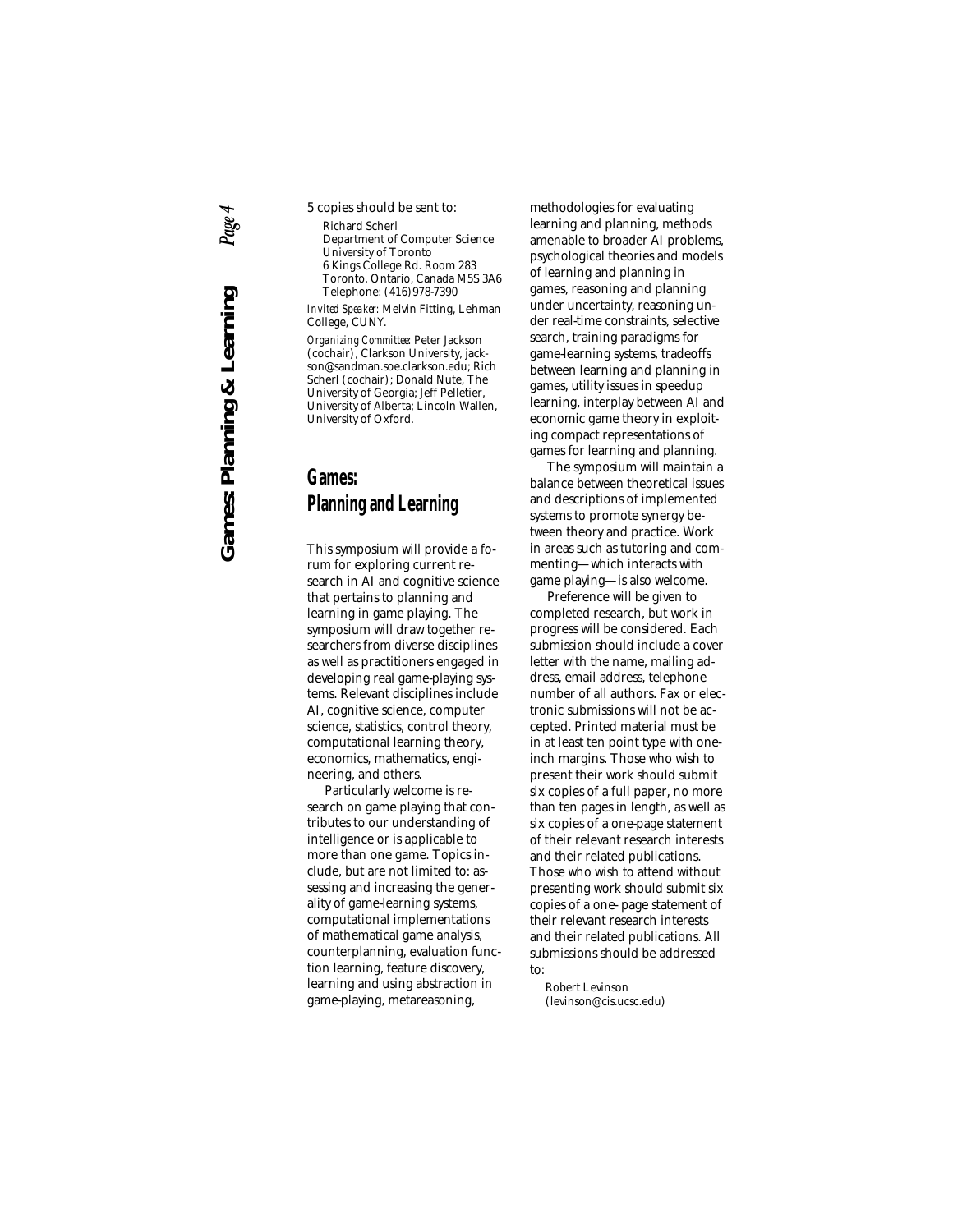Computer & Information Sciences University of California at Santa Cruz, 225 Applied Sciences Santa Cruz, CA 95064

*Program Committee:* Murray Campbell, Susan Epstein (cochair), Nicholas Flann, Richard Korf, Robert Levinson (cochair), Barney Pell, Stuart Russell, Prasad Tadepalli, Gerald Tesauro, Paul Utgoff.

For further information contact:

Susan Epstein (sehhc@cunyvm.cuny.edu) Department of Computer Science Hunter College of the City University of New York, 695 Park Avenue New York, NY 10021 Telephone: 212/772-5210 Fax: 212/772-5219.

## **Human-Computer Collaboration: Reconciling Theory, Synthesizing Practice**

This symposium deals with the theory and practice of collaborative problem solving between people and computers. The study of collaborative problem solving involves understanding the processes by which agents work together to achieve goals. We seek a deep understanding of this process as it occurs between one human and one computational agent, an understanding that takes into account the unique characteristics of each type of agent. In particular, the goals of this workshop are to explore the fundamental nature of collaborative problem solving, to examine various approaches to modeling collaboration and designing collaborative systems, and to draw lessons from implemented systems.

We have identified three major issues that we would like submissions to address: (1) effectively

sharing responsibility for accomplishing a task between a person and computer, (2) managing the interaction between a person and computer, and (3) clarifying assumptions concerning the cognitive capabilities and knowledge requirements required for effective collaboration. Each of these issues has a number of sub-issues which are listed below.

### 1. Sharing Responsibility

• *Analyses of the strengths and weaknesses of people and computers.* Such analyses form the basis for distributions of responsibility between people and computers that maximize the effectiveness of the "joint cognitive system."

• *Analyses of the types of communication and coordination necessary to collaborate on a task,* such as delegating responsibility for particular aspects of the task, reporting results in a timely fashion, and evaluating results.

• *Analyses of how people do work.* For example, studies that show people interleave problem-solving with problem-setting or that they create personalized workspaces to organize task-relevant objects and partial solutions have major implications for system design.

• *Methods for shifting responsibility between people and computers.* As people use a system, they may detect routines in their work or patterns of failure and repair interactions; users should be able to tell the system about such regularities and shift some of the burden for managing them to the system. On the other hand, as users' skills increase, they may want to assume greater responsibility.

2. Managing Interaction

• *Models of interaction.* Two major

# *Page 5* Human-Computer Collaboration: Reconciling Theory, Synthesizing Practice **Human-Computer Collaboration: Reconciling Theory, Synthesizing Practice**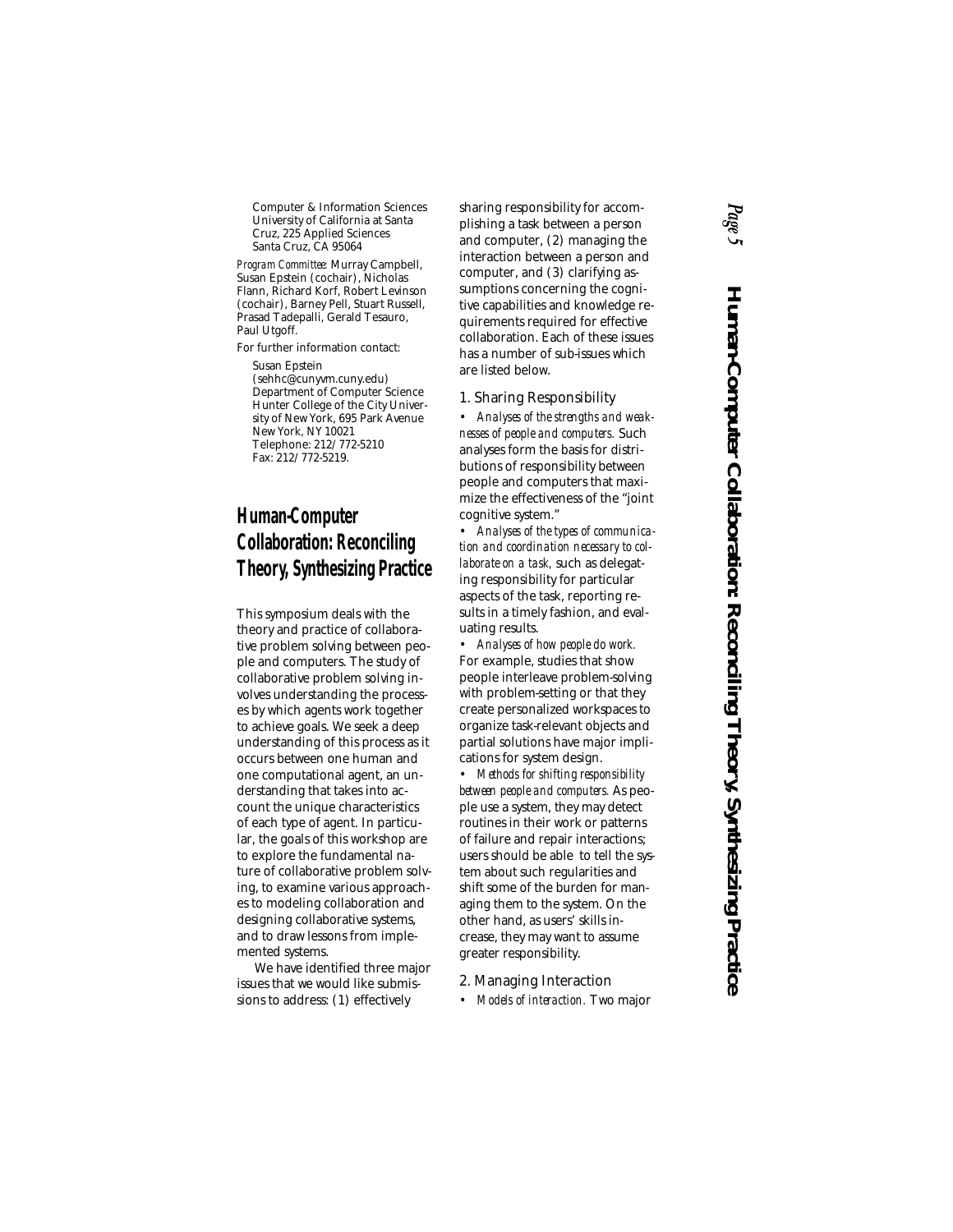## Page 6 **Instantiating Real-World Agents** *Page 6***Instantiating Real-World Agents**

models are *intermediary* and *model world.* An intermediary interface mediates between a user and an application, and communication occurs via linguistic description. A model world interface uses iconic displays and direct manipulation to give users the experience of direct engagement with objects in the domain of interest. We are interested in analyses of the conditions under which each model is most appropriate and ways in which they may be integrated.

• *Managing multi-media interaction.* We are interested in analyses of which media are best for expressing particular types of information and techniques for coordinating the presentation of related information in different media. We also seek comparisons of linguistic and non-linguistic methods for presenting information.

• *Achieving natural communication.* Issues such as managing trouble and controlling initiative are crucial to effective interaction, whatever modalities are used.

3. Clarifying Assumptions

• *What knowledge must a system have in order to be an effective collaborative partner?* For example, are models of a user's goals and plans necessary? What about models of the task domain?

• *What are appropriate architectures for deploying this knowledge?* How does the debate between "planned" and "situated" accounts of activity affect the design of collaborative problem solving systems?

We are interested in both theoretical arguments concerning the type of knowledge that is necessary to be an effective collaborative partner, and system-based arguments that identify types of knowledge that have proved useful in practice, examine the cost of acquiring, representing, and utilizing such knowledge, or present general architectures for collaborative behavior.

Those wishing to participate should submit six copies of a position paper to the committee chair by email. Papers that report on empirical studies of collaborative problem solving, theories of collaboration, and system architectures, implementations, and evaluations are all of interest. Papers should be no longer than ten pages and should be as short as possible. We seek papers that take clear positions, make crisp claims, even aim to provoke controversy, rather than simply present a description of a system, model, or study.

Loren Terveen (Chair) AT&T Bell Laboratories 600 Mountain Avenue Murray Hill, NJ 07974 terveen@research.att.com Telephone: 908/582-2608

*Program Committee:* Gerhard Fischer, University of Colorado at Boulder; Lewis Johnson, USC/ISI; Johanna Moore, University of Pittsburgh; Chuck Rich, Mitsubishi Electric Research Laboratories; Candace Sidner, Digital Equipment Corporation.

## **Instantiating Real-World Agents**

Rather than being centered on a research area, or a general unsolved problem area (e.g., intelligent agents), this symposium will concentrate on one specific realworld problem in the hopes that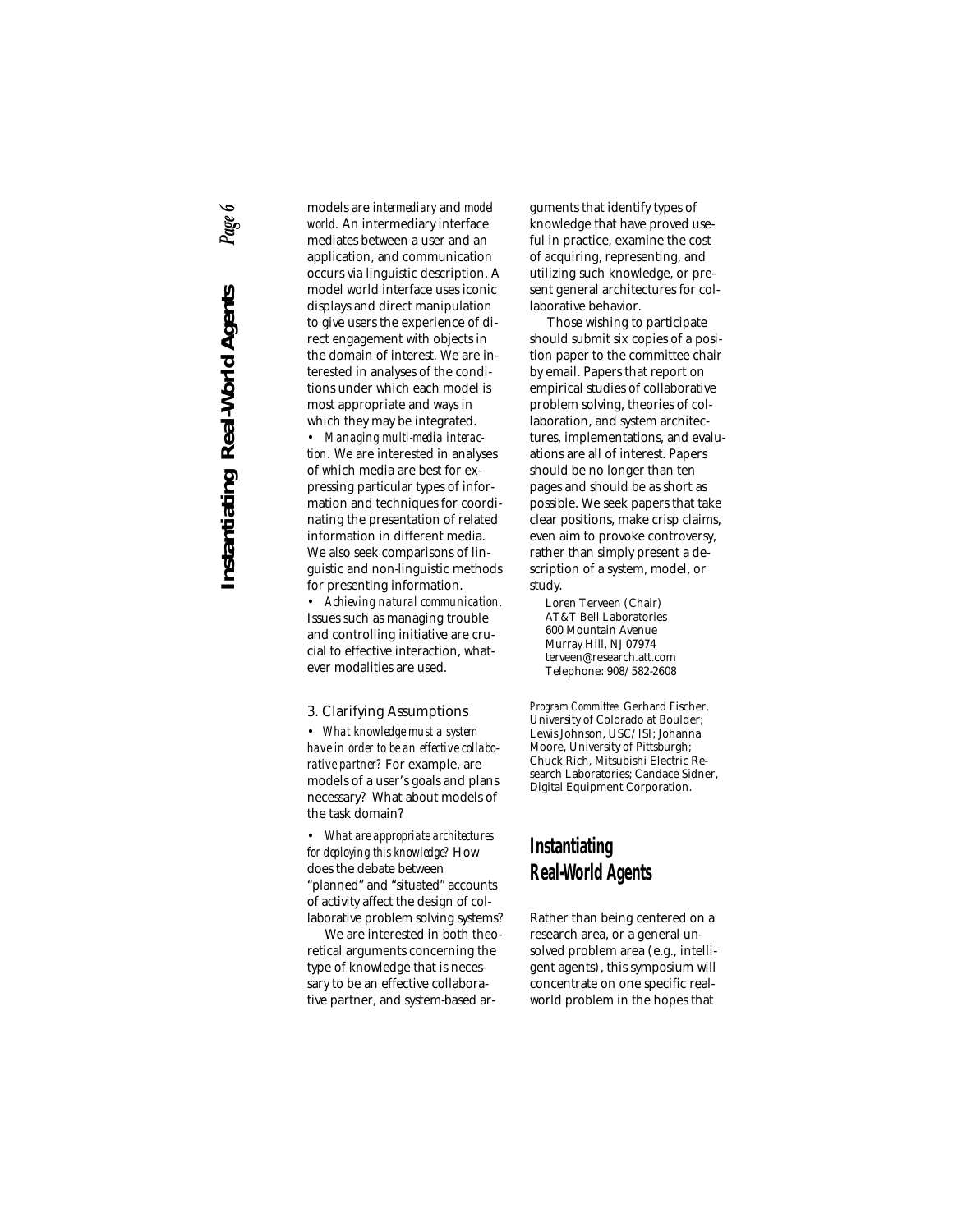progress can be made on at least this problem, and that a solution to this specific problem will provide clues to solutions to the more general problems.

This symposium will concentrate on AI as applied to a physically instantiated robot for vacuuming household floors. The target problem is to autonomously vacuum your living room, while doing the right thing with furniture, pets, trash, etc. In particular, research on navigation, planning, spatial representation, multi-agent control, behavior control, obstacle avoidance, perception, exploration, NLP interfaces, etc., will be of interest as long as they are related to household vacuuming. Theoretical work, simulations, and implemented systems will all be of interest. However, work presented at this symposium should be set in the target domain.

Limiting the discussions to a specific task to be performed without allowing the engineering of a specific solution still leaves a plethora of issues to be explored. We hope that significant progress can be made on this problem, and that new research methods might grow out of this type of symposia. Perhaps most importantly, we are hopeful that a common problem domain may obviate the vocabulary problems that have crept up in recent years when researchers involved in different problems try to talk to one another. By having a common problem, we hope a common language will emerge.

Additionally, by concentrating on a real-world problem domain, we hope that some practical progress can be made in this domain, and in the related research areas. Robotics and planning work are too often detached from their application areas. It is hoped that this workshop will bring to focus some research areas that are of more than just academic interest. It may even be possible that participants in this symposium will work on a commercial version of this robot— allowing them to really clean up!

Potential participants for the symposium on Instantiating Intelligent Agents should submit a short position paper (2–6 pages) that describes either their approach towards addressing the vacuuming problem, or their current research and how it can be related to the floor vacuuming problem.

Pete Bonasso The MITRE Corporation MS Z459 7525 Colshire Drive McLean, VA 22102

*Organizing Committee:* Pete Bonasso, MITRE, cochair and contact person (bonasso@starbase.mitre.org); David Miller, JPL, cochair; Ramesh Jain, UCSD; Ben Kuipers, University of Texas at Austin.

## **Machine Learning in Computer Vision: What, Why, and How?**

This symposium will bring together researchers from different specialties in machine learning and computer vision to address issues raised by examining the use of machine learning in computer vision:

- What elements of a computer vision system might be learned rather than hand-crafted by the designer?
- What machine learning paradigms are appropriate to the computer vision domain (espe-

## *Page 7* Machine Learning in Computer Vision: What, Why, and How? **Machine Learning in Computer Vision: What, Why, and How?**